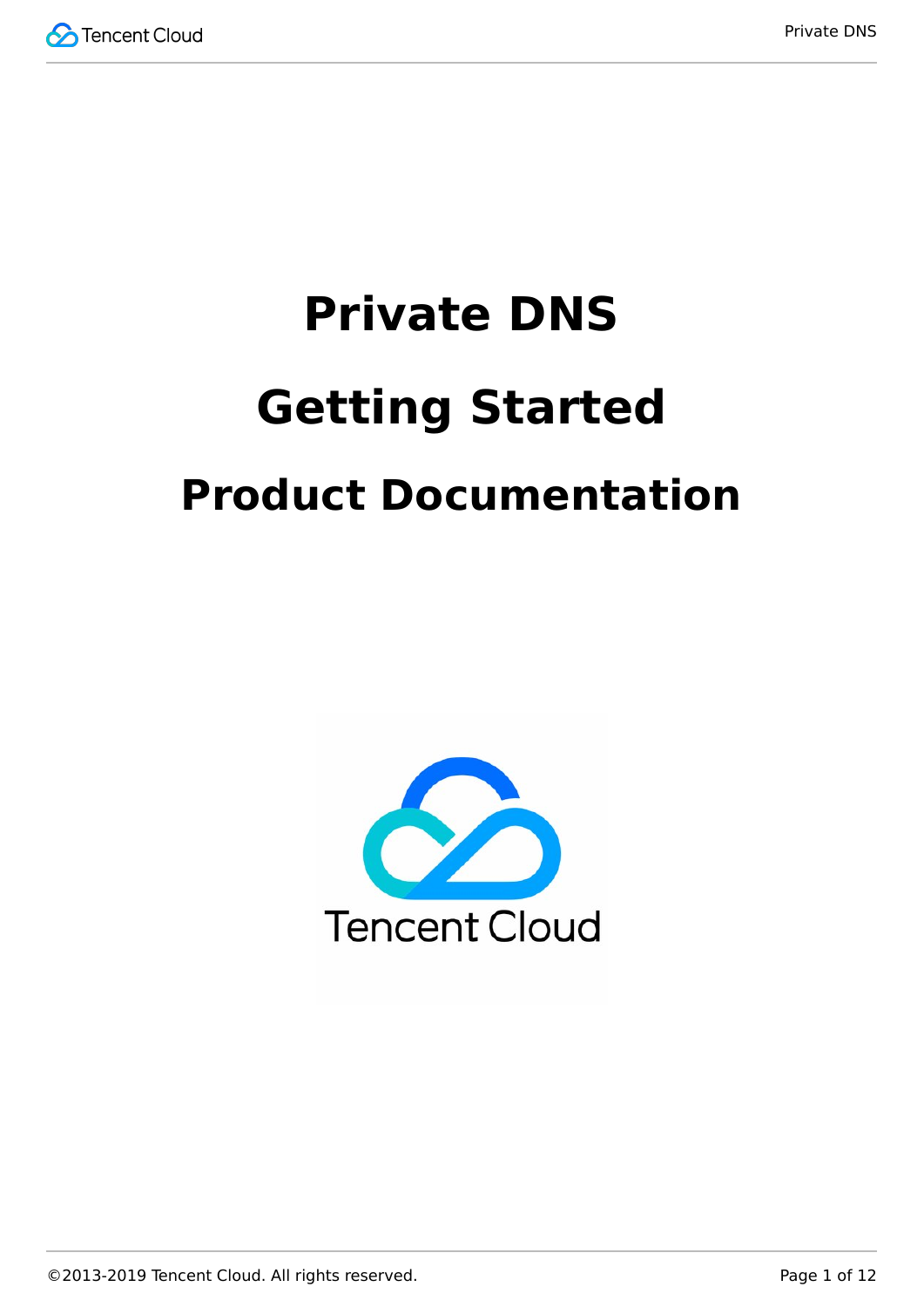#### Copyright Notice

©2013-2019 Tencent Cloud. All rights reserved.

Copyright in this document is exclusively owned by Tencent Cloud. You must not reproduce, modify, copy or distribute in any way, in whole or in part, the contents of this document without Tencent Cloud's the prior written consent.

Trademark Notice

#### **C** Tencent Cloud

All trademarks associated with Tencent Cloud and its services are owned by Tencent Cloud Computing (Beijing) Company Limited and its affiliated companies. Trademarks of third parties referred to in this document are owned by their respective proprietors.

#### Service Statement

This document is intended to provide users with general information about Tencent Cloud's products and services only and does not form part of Tencent Cloud's terms and conditions. Tencent Cloud's products or services are subject to change. Specific products and services and the standards applicable to them are exclusively provided for in Tencent Cloud's applicable terms and conditions.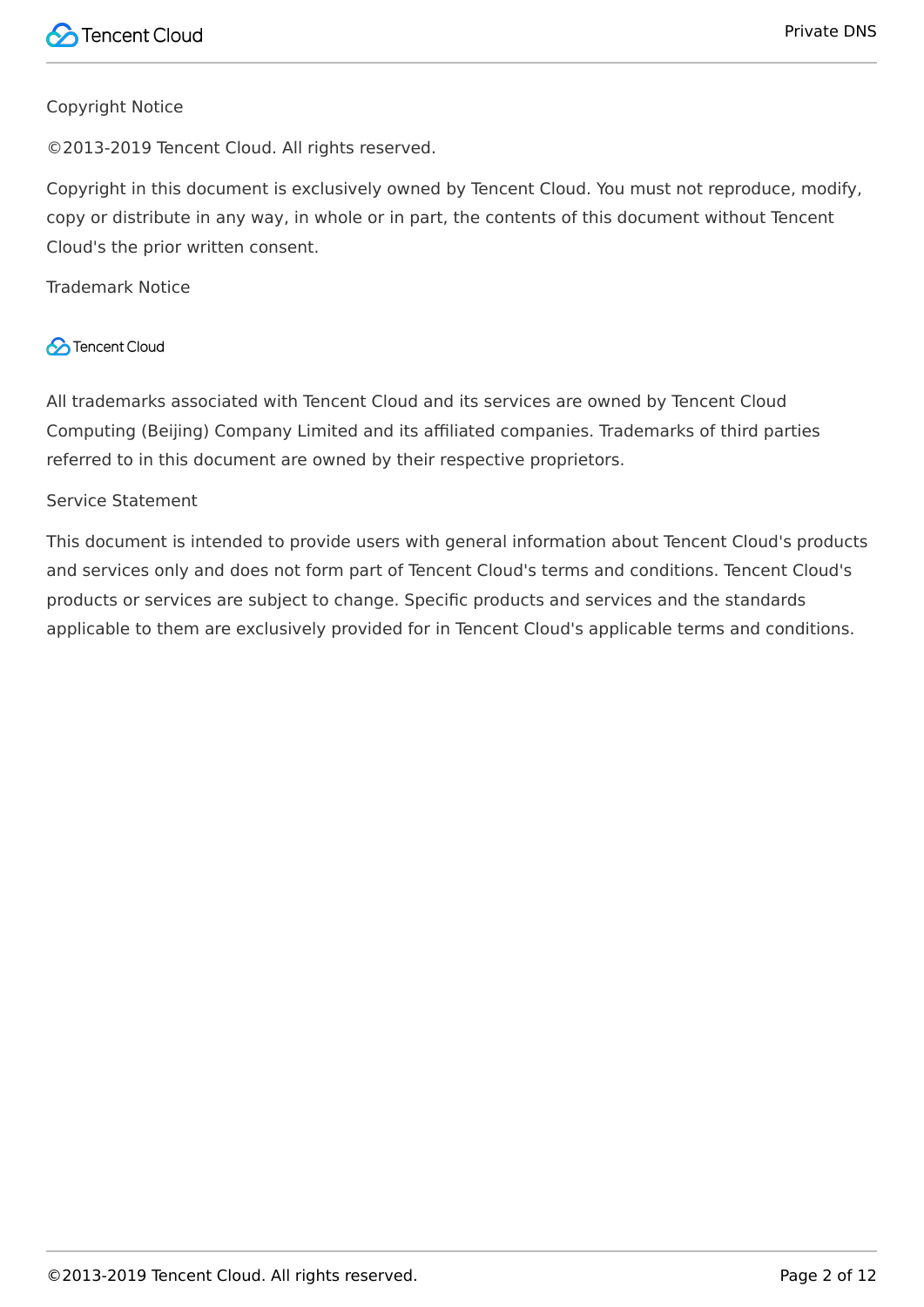

### **Contents**

[Getting Started](#page-3-0)

[Activating Private DNS](#page-3-1)

[Creating Private Domain](#page-5-0)

[Deleting Private Domain](#page-8-0)

[Modifying Associated VPC](#page-10-0)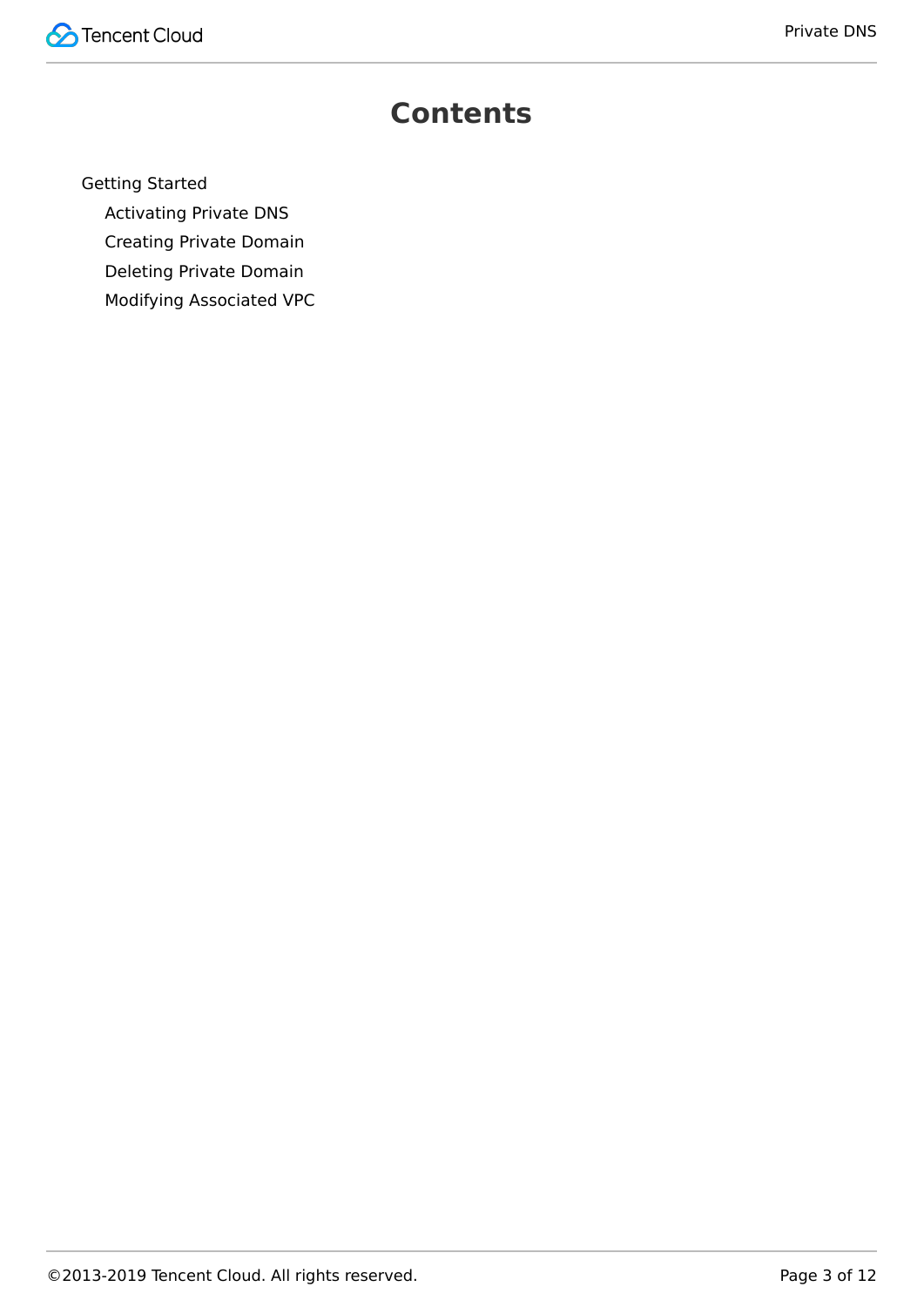# <span id="page-3-1"></span><span id="page-3-0"></span>Getting Started Activating Private DNS

Last updated:2022-01-28 12:11:13

#### Overview

Private DNS is a pay-as-you-go service. To use it, you need to confirm the agreement and activate it first.

This document describes how to activate and try out the Private DNS service.

#### Activating Private DNS

- 1. Log in to the [Private DNS console](https://console.cloud.tencent.com/privatedns).
- 2. On the Private DNS overview page, read the Private DNS Service Level Agreement and select **I have read Tencent Cloud Private DNS Service Level Agreement** as shown below:

| 自                                                                                                                                                                                                                                                                                                |                                     |
|--------------------------------------------------------------------------------------------------------------------------------------------------------------------------------------------------------------------------------------------------------------------------------------------------|-------------------------------------|
| Private DNS is a private DNS management service based on<br>Tencent Cloud Virtual Private Cloud (VPC). It allows you to<br>quickly build a DNS system in one or more custom VPCs and<br>maps private domains to IP addresses. These private domains<br>cannot be accessed from outside the VPCs. | <b>Private DNS</b><br><b>SECOND</b> |
| • Private DNS Documentation L'<br>V   I have read Tencent Cloud Private DNS Service Level Agreement Z.                                                                                                                                                                                           |                                     |
| <b>Activate Now</b><br>Try Demo                                                                                                                                                                                                                                                                  |                                     |

#### 3. Click **Activate Now**.

Note:

Key account customers can enjoy exclusive services. Please contact your sales rep or architect to activate the service.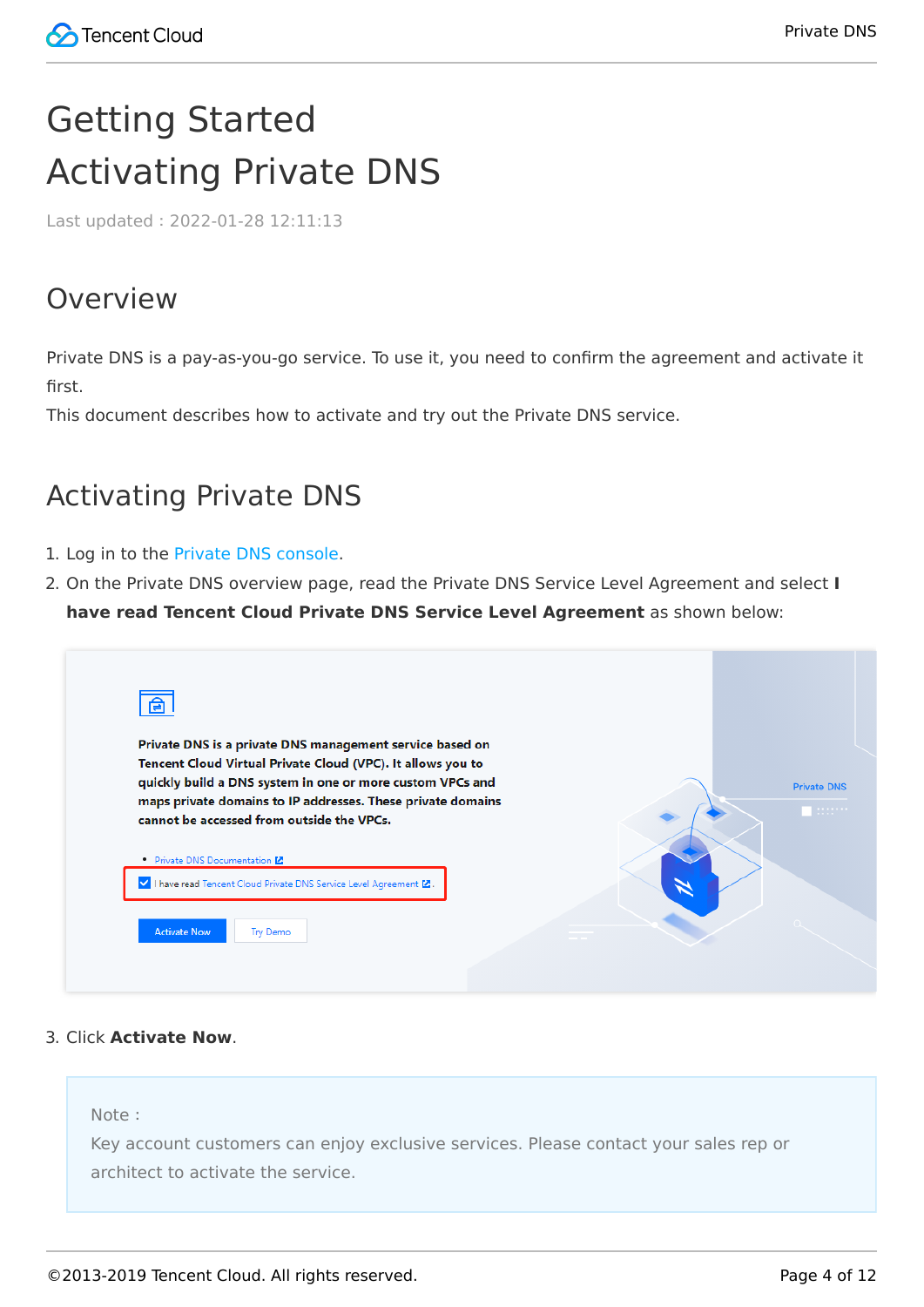### Trying out Private DNS

- 1. Log in to the [Private DNS console](https://console.cloud.tencent.com/privatedns) to enter the **Overview** page.
- 2. After the Private DNS service is successfully activated, click **Demo** in the top-right corner to try it out as shown below:

| <b>Overview</b>                          |                        |                    | Feedback                                | <b>Bo</b> User Community <b>C</b> WeChat Mini Program Demo                                                                                        | Help M |
|------------------------------------------|------------------------|--------------------|-----------------------------------------|---------------------------------------------------------------------------------------------------------------------------------------------------|--------|
| Data Overview (1)<br>Private Domains (i) | <b>Associated VPCs</b> | <b>Queries</b> (i) | <b>Remaining Traffic (i)</b><br>5000000 | <b>FAQs</b><br>View More<br>Private DNS Introduction<br>Getting Started with Private DNS<br>Private DNS Operation Guide<br>Private DNS Use Limits |        |

### Exiting Demo

If you need to exit the demo, click **Exit** as shown below:

#### Note:

The demo only provides simulated data display and feature preview, while related features cannot be used.

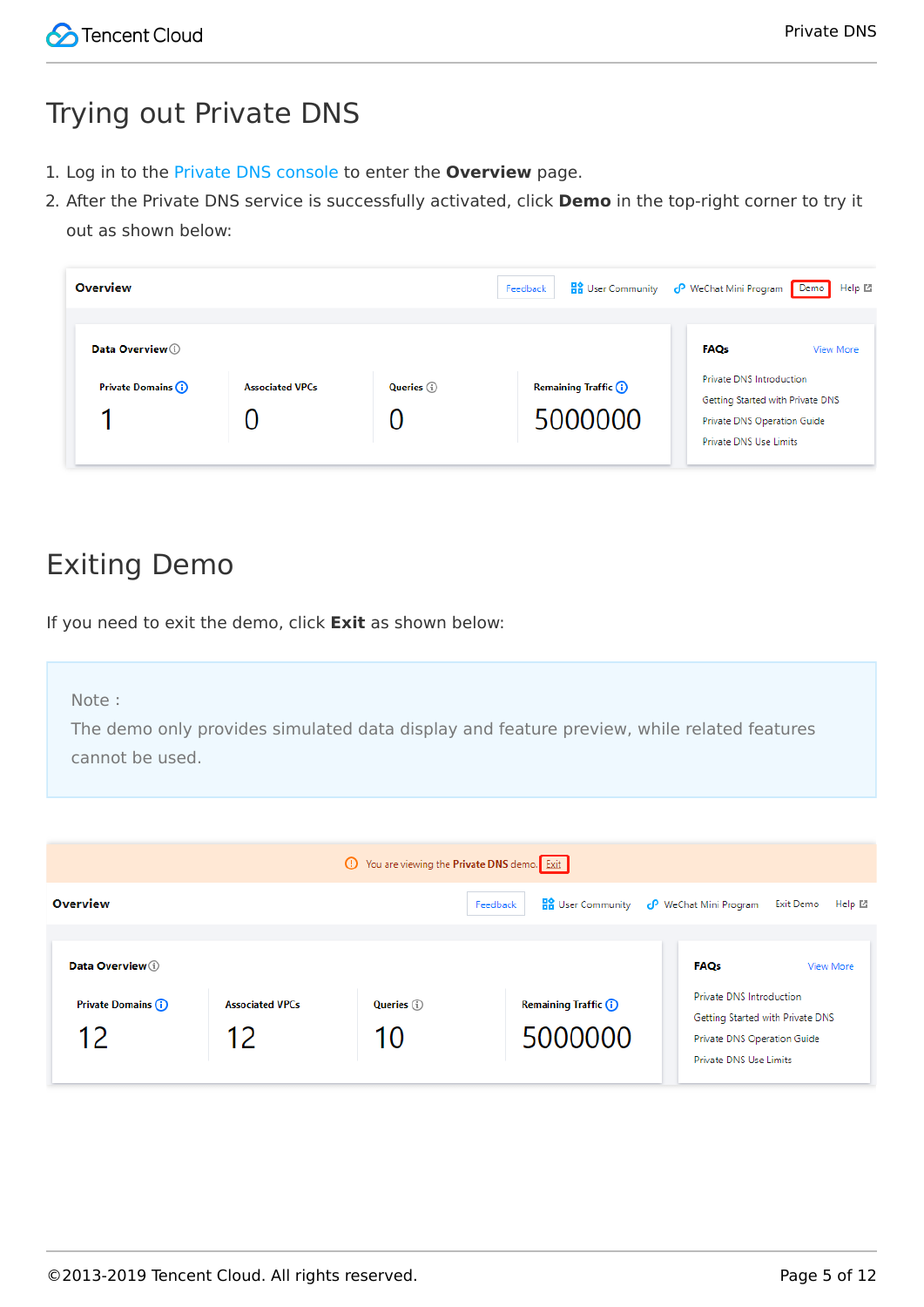# <span id="page-5-0"></span>Creating Private Domain

Last updated:2022-01-28 12:11:13

### Overview

This document describes how to create a private domain in the Private DNS console.

### Directions

- 1. Log in to the [Private DNS console](https://console.cloud.tencent.com/privatedns/domains) and click **Private Domain List** on the left sidebar to enter the private domain list.
- 2. In the **Private Domain List**, click **Create Private Domain** as shown below:

| Create Private Domain | More $\Psi$   |               |         |                       |                          | <b>C</b><br>Enter keywords                                 |
|-----------------------|---------------|---------------|---------|-----------------------|--------------------------|------------------------------------------------------------|
| Private Doma ID<br>H. |               | <b>Status</b> | Records | <b>Associate VPCs</b> | <b>Update Time</b>       | Operation                                                  |
| .com                  | zone-mxtksv9w | Normal        | 0       | Not associated $(i)$  | 2021-07-30 13:           | <b>DNS</b> Associate VPCs<br>More $\overline{\phantom{a}}$ |
| Total items: 1        |               |               |         |                       | $M = 4$<br>$20 - / page$ | /1 page<br>$\mathbb{R}$ .<br><br>E                         |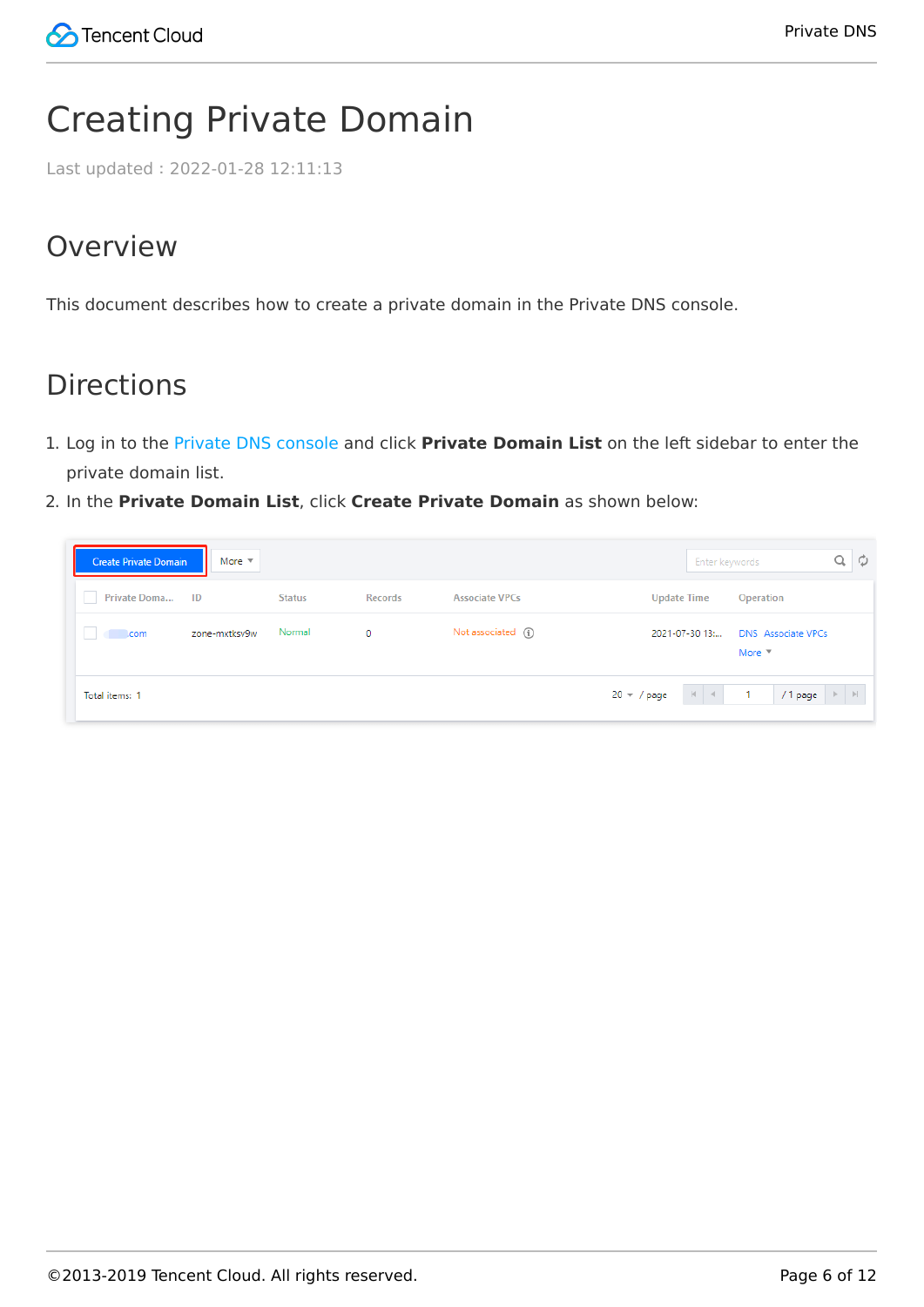

3. On the **Create Private Domain** page, enter the private domain information as shown below:

| Domain                                  | domain.com                                                                                                                  |
|-----------------------------------------|-----------------------------------------------------------------------------------------------------------------------------|
|                                         | Only supports domains that can be registered on the public network, that is, comply with IANA standards, such as domain.com |
| Associate VPCs                          | Select VPCs<br>Selected (0)                                                                                                 |
|                                         | Enter an ID/name<br>Q<br>South China (Guangzhou) $\sqrt{\ }$                                                                |
|                                         | ID/Name<br>l.<br>Region                                                                                                     |
|                                         | $\supset$ Loading                                                                                                           |
|                                         | $\leftrightarrow$                                                                                                           |
|                                         | No data yet.                                                                                                                |
|                                         |                                                                                                                             |
|                                         |                                                                                                                             |
|                                         | If the existing VPCs do not meet your requirements, go to the VPC<br>console. <sup>[2]</sup>                                |
| Tags (Optional)                         | $\times$<br>Tag value<br>Tag key<br>$\overline{\mathbf v}$<br>$\overline{\mathbf{v}}$                                       |
|                                         | $+$ Add                                                                                                                     |
|                                         | If you have not created any tag or the existing tags do not meet your requirements, go to the Tag console to create one. E  |
| Remarks (Optional)                      | Max 60 characters                                                                                                           |
| Subdomain Recursive DNS <sup>(1</sup> ) | Disable Enable                                                                                                              |
| Confirm<br>Cancel                       |                                                                                                                             |

**Domain**: enter the custom private domain name you want to create, i.e., the private domain name you want to associate with and use in a VPC.

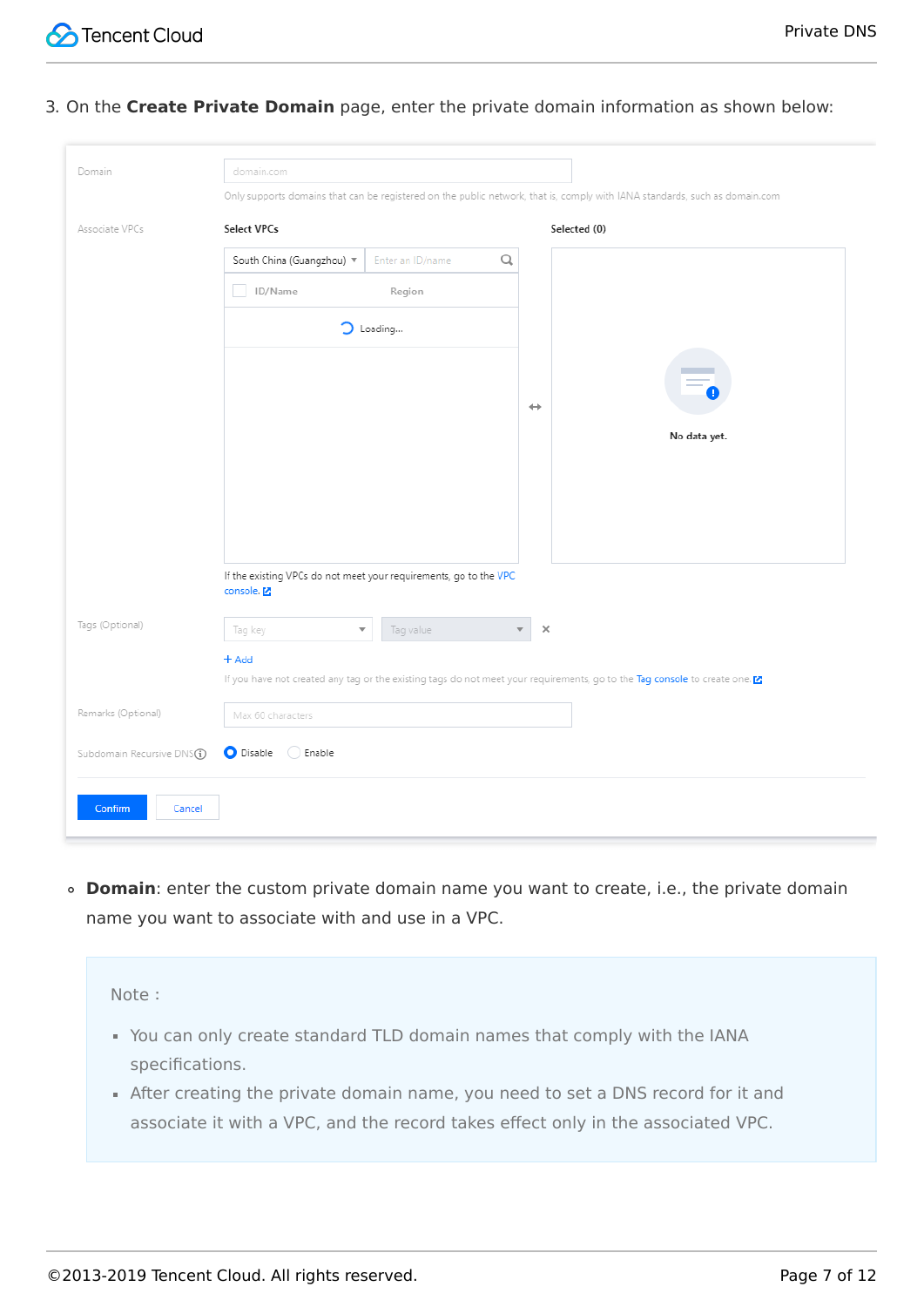**Associate VPCs**: select a VPC created in one of the regions currently supported by Private DNS for association. Private domain names with the same name cannot be associated with the same VPC.

#### Note:

- For a better experience, we recommend you create a private domain name and set a DNS record for it first before associating a VPC.
- [If no VPCs are displayed in the currently selected region, please create one in the VPC](https://console.cloud.tencent.com/vpc/vpc?rid=1/) console.
- If existing VPCs cannot meet your needs, you can modify them in the [VPC console.](https://console.cloud.tencent.com/vpc/vpc?rid=1/)
- VPC regions currently supported for association include Beijing, Shanghai, Chengdu, Chongqing, Guangzhou, and Silicon Valley.
- **Tags**: select a tag, through which you can categorize, search for, and aggregate Tencent Cloud resources. For more information, please see [Product Overview.](https://intl.cloud.tencent.com/document/product/651/13334)
- **Remarks**: enter the remarks of the private domain.
- **Subdomain Recursive DNS**: select an option as needed. This feature is **disabled** by default. For more information, please see [Subdomain Recursive DNS](https://intl.cloud.tencent.com/document/product/1097/40566).
- 4. Click **Confirm** to create the private domain.

#### Subsequent Operations

For a private domain that has DNS records added, the value of **Records** in the private domain list represents the number of DNS records of the private domain.

In the [Private DNS console,](https://console.cloud.tencent.com/privatedns/domains) click the name of the "private domain" you need to resolve to enter the DNS records page, where you can add records for the private domain. For detailed directions, please see [Setting DNS Record.](https://intl.cloud.tencent.com/zh/document/product/1097/40568)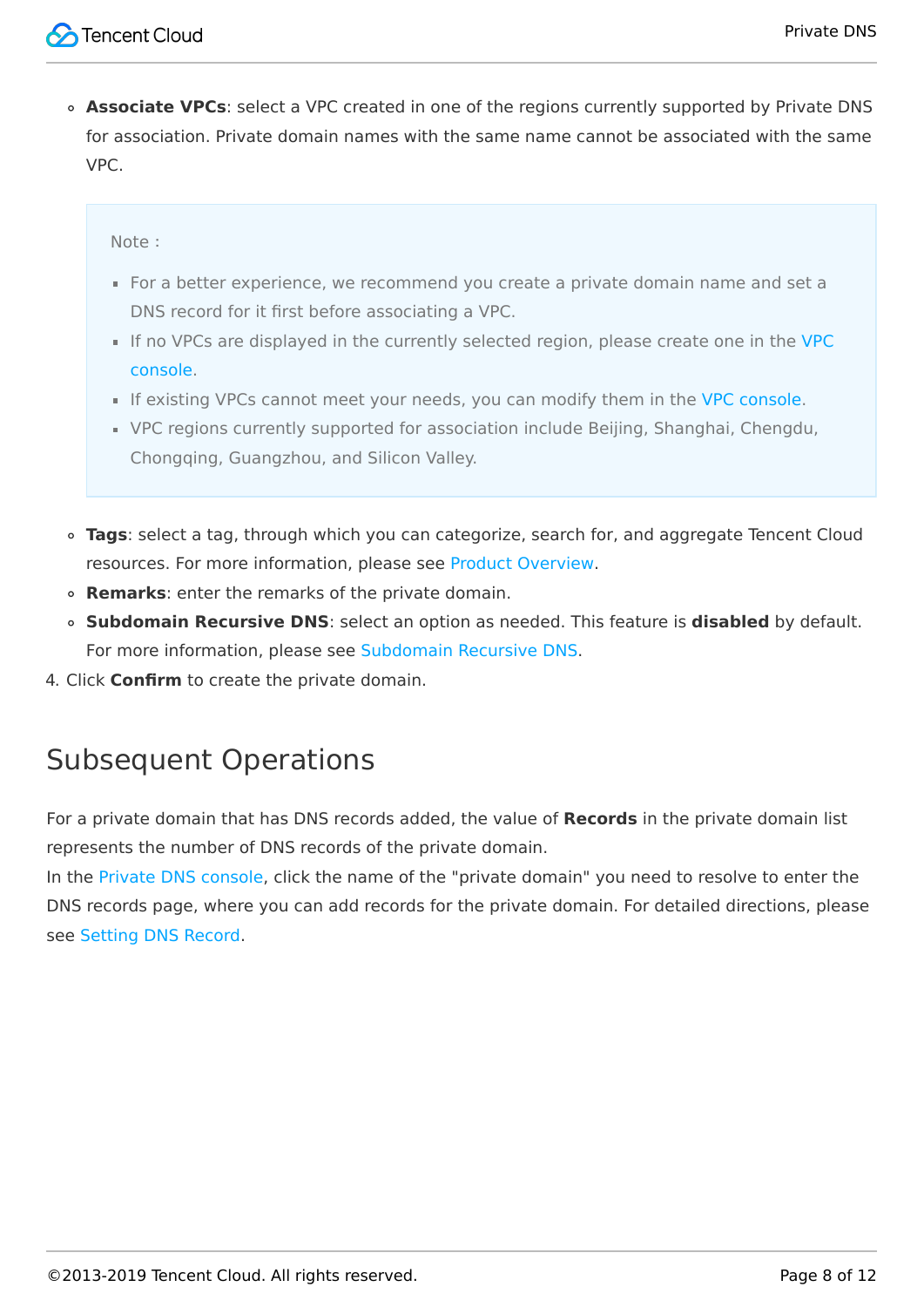## <span id="page-8-0"></span>Deleting Private Domain

Last updated:2022-01-28 12:11:13

### Overview

This document describes how to delete a private domain.

### **Directions**

- 1. Log in to the [Private DNS console](https://console.cloud.tencent.com/privatedns) and click **Private Domain List** on the left sidebar to enter the private domain list.
- 2. In the **Private Domain List**, select the private domain to be deleted and click **More** > **Delete** as shown below:

| <b>Create Private Domain</b>    | More $\overline{\phantom{a}}$ |               |         |                       | Enter keywords                       | Q<br>් උ                                         |
|---------------------------------|-------------------------------|---------------|---------|-----------------------|--------------------------------------|--------------------------------------------------|
| Private Domain ID               |                               | <b>Status</b> | Records | <b>Associate VPCs</b> | <b>Update Time</b>                   | Operation                                        |
| $\blacksquare$ in-<br>addr.arpa | 5k4                           | Normal        | 0       | Not associated (i)    | 2021-08-12 14:2                      | <b>DNS</b> Associate VPCs<br>More $\overline{ }$ |
| china.com                       | zone-mxtksv9w                 | Normal        | ٠       | Not associated (i)    | 2021-08-12 14:3                      | <b>Edit Tags</b><br><b>Delete</b><br>More $\Psi$ |
| Total items: 2                  |                               |               |         |                       | $20 - / page$<br>$\vert 4 \vert = 4$ | $\mathbb{R} \times \mathbb{R}$<br>/ 1 page       |

3. In the pop-up window, click **Delete** as shown below:

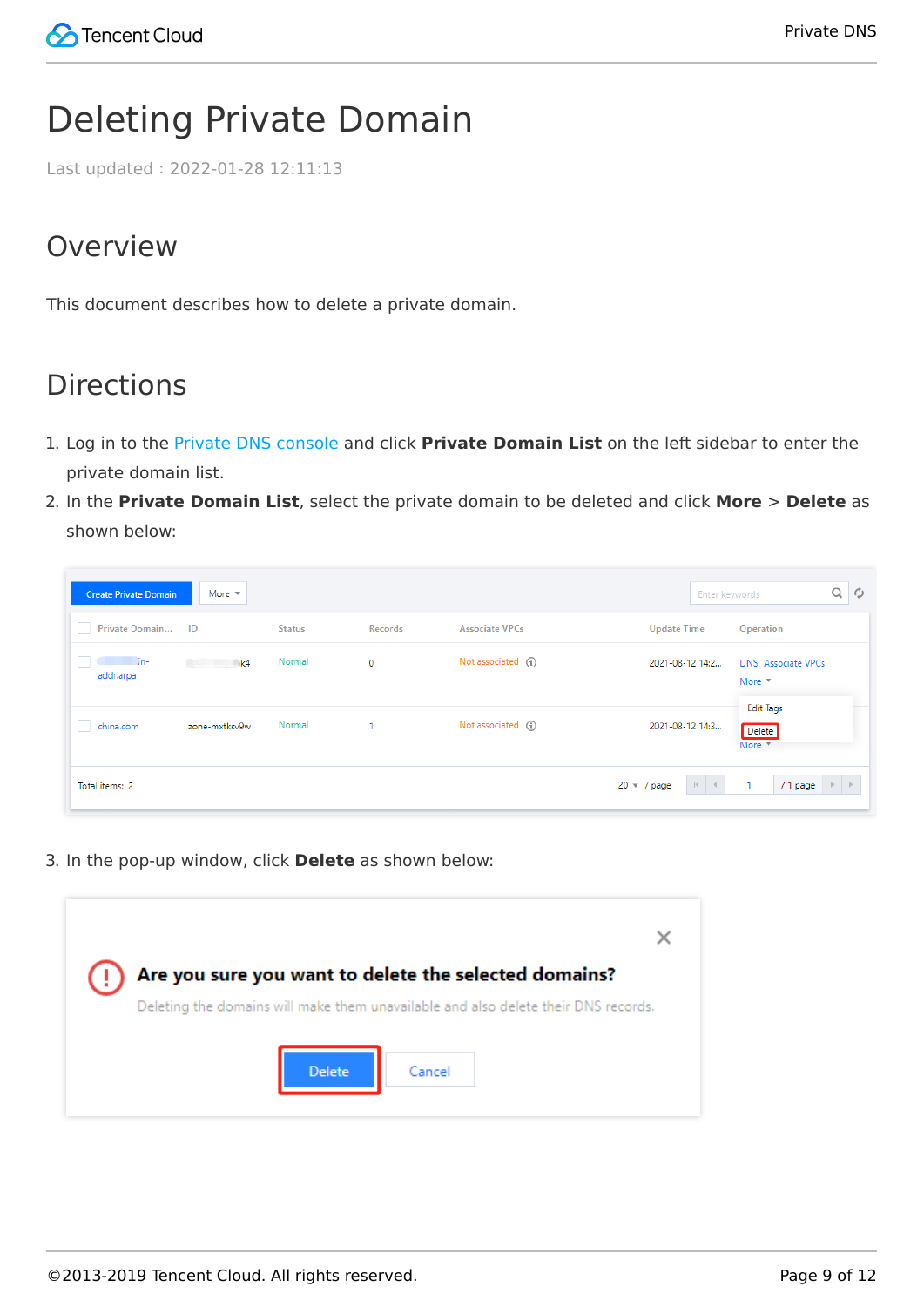

Note:

- Note that deleting a private domain will also delete all its DNS records.
- When you delete a private domain that is associated with a VPC, you need to disassociate it from the VPC first before you can delete it.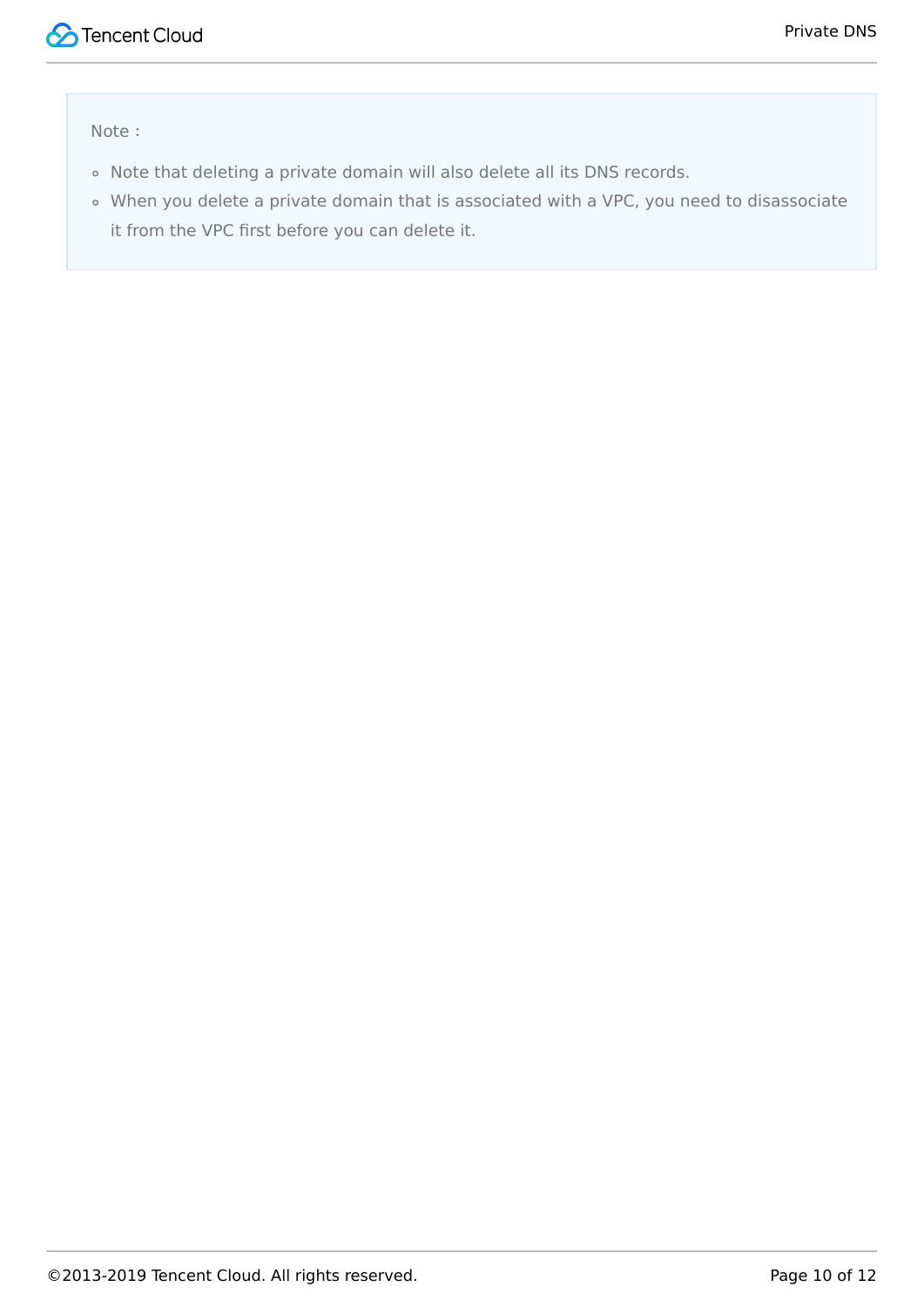# <span id="page-10-0"></span>Modifying Associated VPC

Last updated:2022-01-28 12:11:13

#### Overview

This document describes how to modify the VPC associated with a private domain.

### **Directions**

- 1. Log in to the [Private DNS console](https://console.cloud.tencent.com/privatedns) and click **Private Domain List** on the left sidebar to enter the private domain list.
- 2. In the **Private Domain List**, select the private domain for which to modify the associated VPC and click **Associate VPCs** as shown below:

| Create Private Domain More ▼ |                 |               |         |                       |                    | Enter keywords |                                                                    |
|------------------------------|-----------------|---------------|---------|-----------------------|--------------------|----------------|--------------------------------------------------------------------|
| Private Doma ID              |                 | <b>Status</b> | Records | <b>Associate VPCs</b> | <b>Update Time</b> |                | Operation                                                          |
| <b>Executive</b> Com         | zone-. W Normal |               | $\circ$ | Not associated (i)    |                    |                | 2021-07-30 13: DNS Associate VPCs<br>More $\overline{\phantom{a}}$ |

3. In the **Modify Associated VPCs** pop-up window, modify the associated VPCs according to your actual needs as shown below: